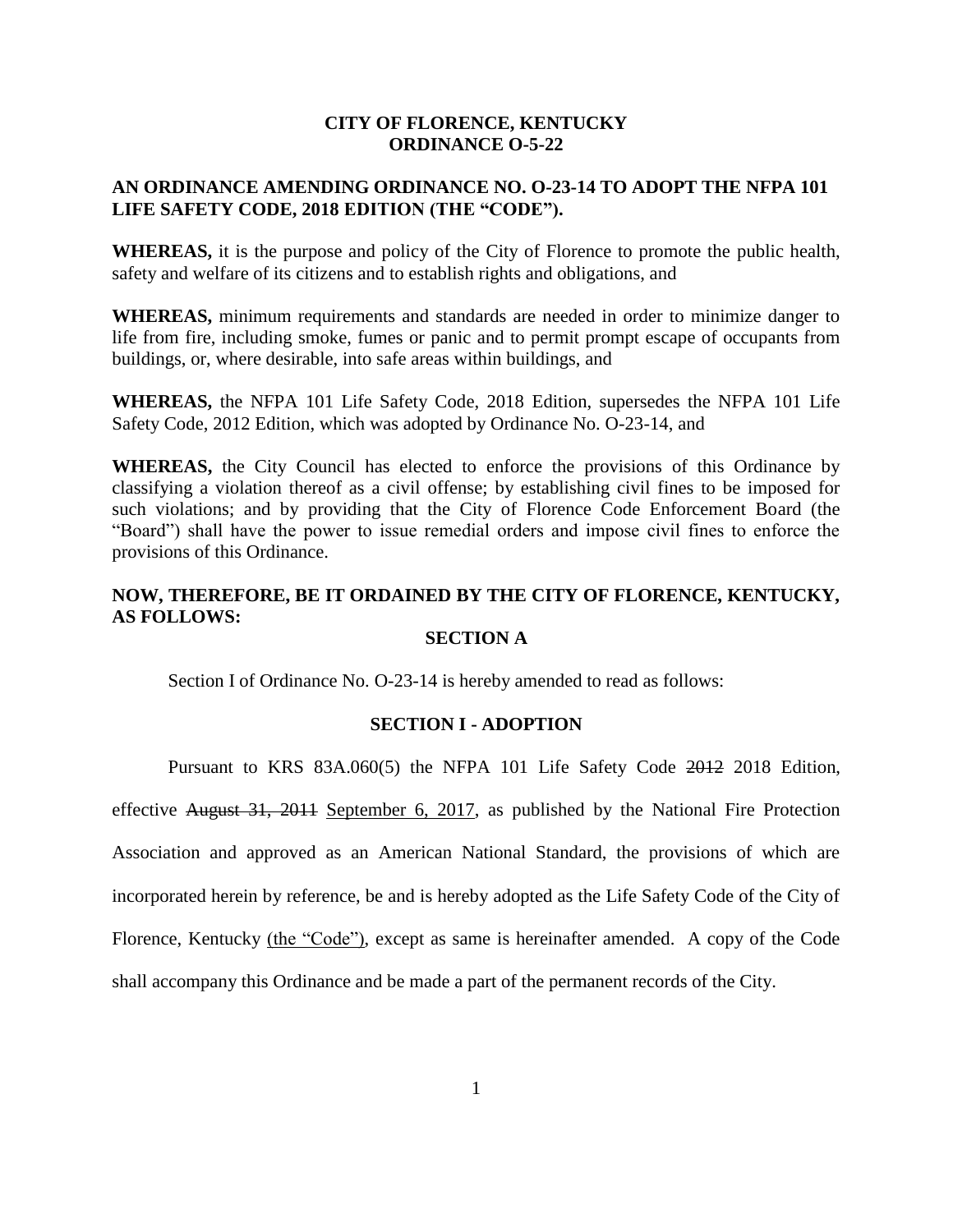#### **SECTION B - EXCLUSIONS FROM THE CODE**

The following codes and sections shall be excluded from the Code for the purposes of this Ordinance:

> a) NFPA 5000, Building Construction and Safety Code, 2012 edition, andCode Section 13.3.5, Extinguishment Requirements.

# **SECTION C - VIOLATIONS DESIGNATED AS CIVIL OFFENSES**

All violations of this Code are designated as civil offenses and enforced by imposing civil fines as set out in Ordinance No. O-7-02. The City of Florence Code Enforcement Board shall have the power to issue remedial orders and impose civil fines to enforce this Code.

# **SECTION D - APPLICATION FOR APPEAL**

(A) Any person directly affected by a decision of the Code Official, or Notice, or Order issued under this Code shall have the right to appeal to the City of Florence Code Enforcement Board, provided that a written application for appeal is filed with the City Clerk within 7 days after the date the Decision, Notice, or Order was served. An application for appeal shall include a request for hearing as described in Ordinance No. O-7-02, Section VIII (F). An application for appeal shall be based on a claim that the true intent of this Code or the rules legally adopted thereunder have been incorrectly interpreted, the provisions of this Code do not fully apply, the requirements of this Code are adequately satisfied by other means, or that the strict application of any requirement of this Code would cause an undue hardship.

(B) Appeal Procedure:

Appeals under this section shall be heard by the Board following the procedure for hearing set forth in Ordinance No. O-7-02. At the conclusion of such hearing, the Board shall issue a finding granting or denying the appeal and such other remedy or penalty orders as are